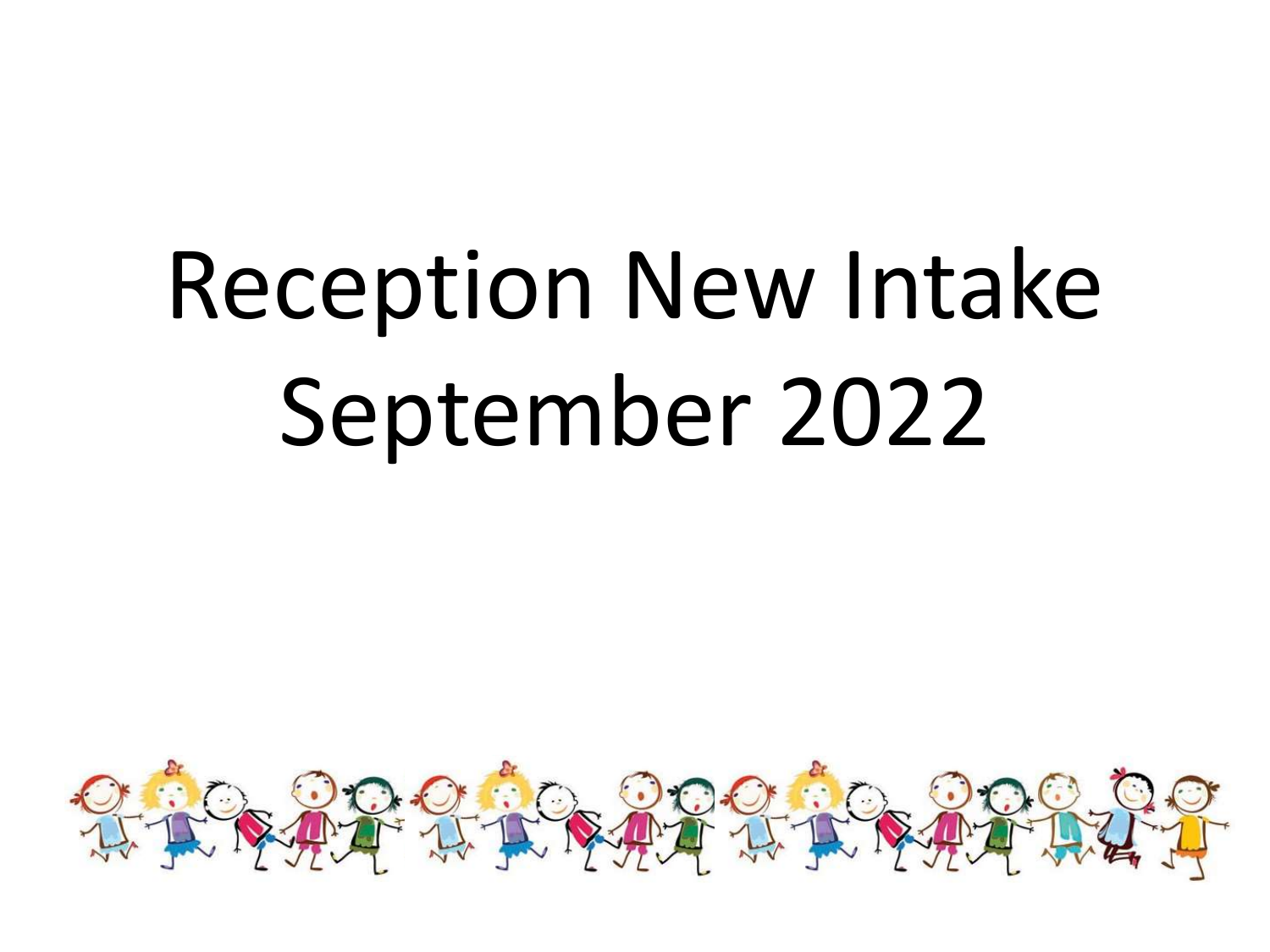#### **The Reception Team**

**Class 1** - Mrs Ella & Mrs Gillatt **Class 2** – Mrs Rogers & Mrs Turner, **Class 3-** Miss Bailey & Mrs Bradshaw **Key Staff**

Mrs Newson – Headteacher Mrs Wilkinson - Deputy Head Mrs Townsend - Assistant Head Mrs Wilkinson - Pastoral Manager Mrs Hamilton -School Business Manager Mrs Walters-Admin Manager Chair of Governors – Mrs Chadbourne

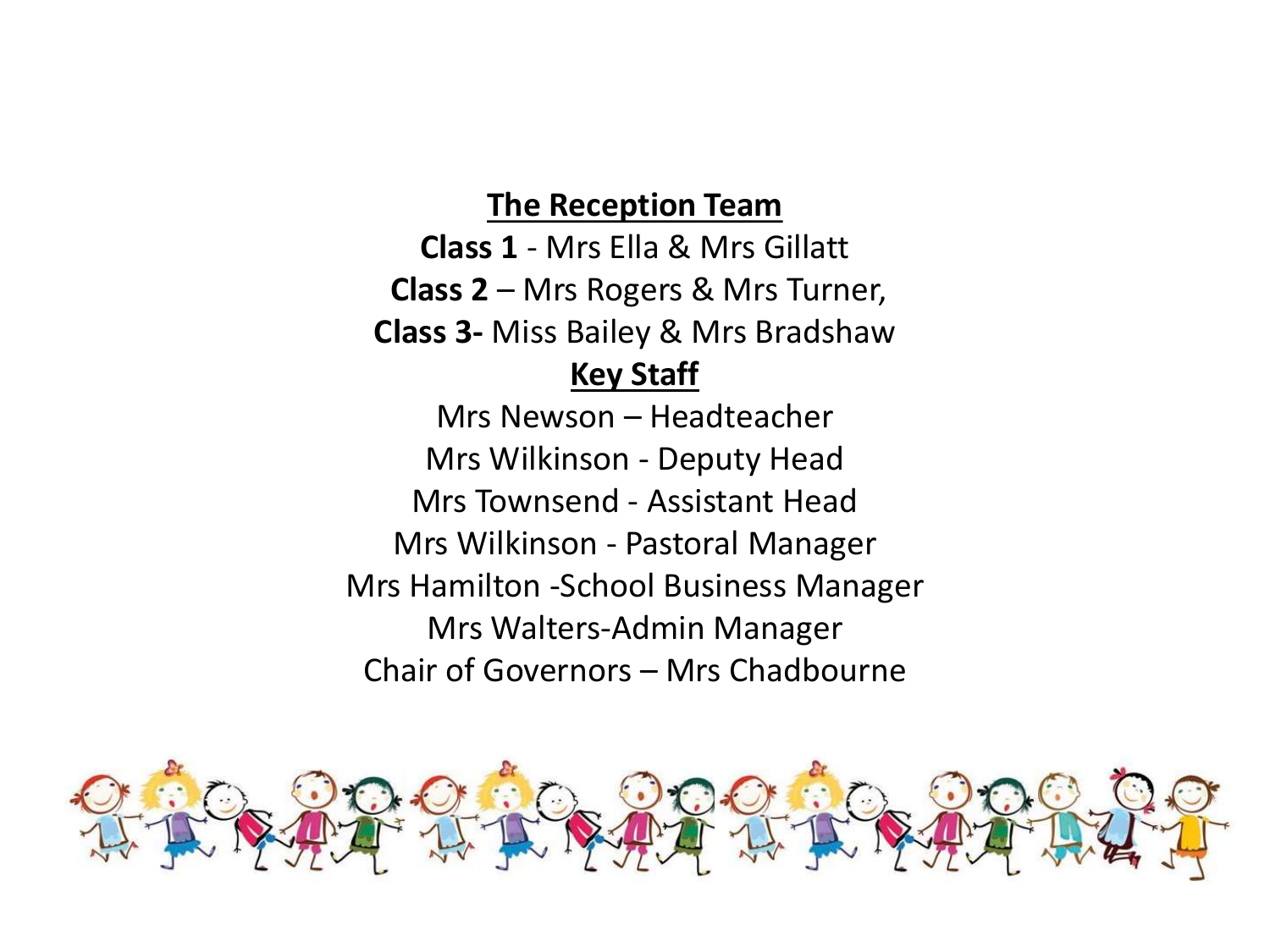## **Banks Lane Infant & Nursery School**

## Class Organisation

We have 3 classes in each year, each with a Teaching Assistant

We have to stress that we are **unable to take requests for classes**. Classes are carefully planned to ensure equal distributions of gender, birth term (autumn, spring & summer), special education needs, medical needs & welfare needs as well as ensuring that we don't have multiple children with the same first name.

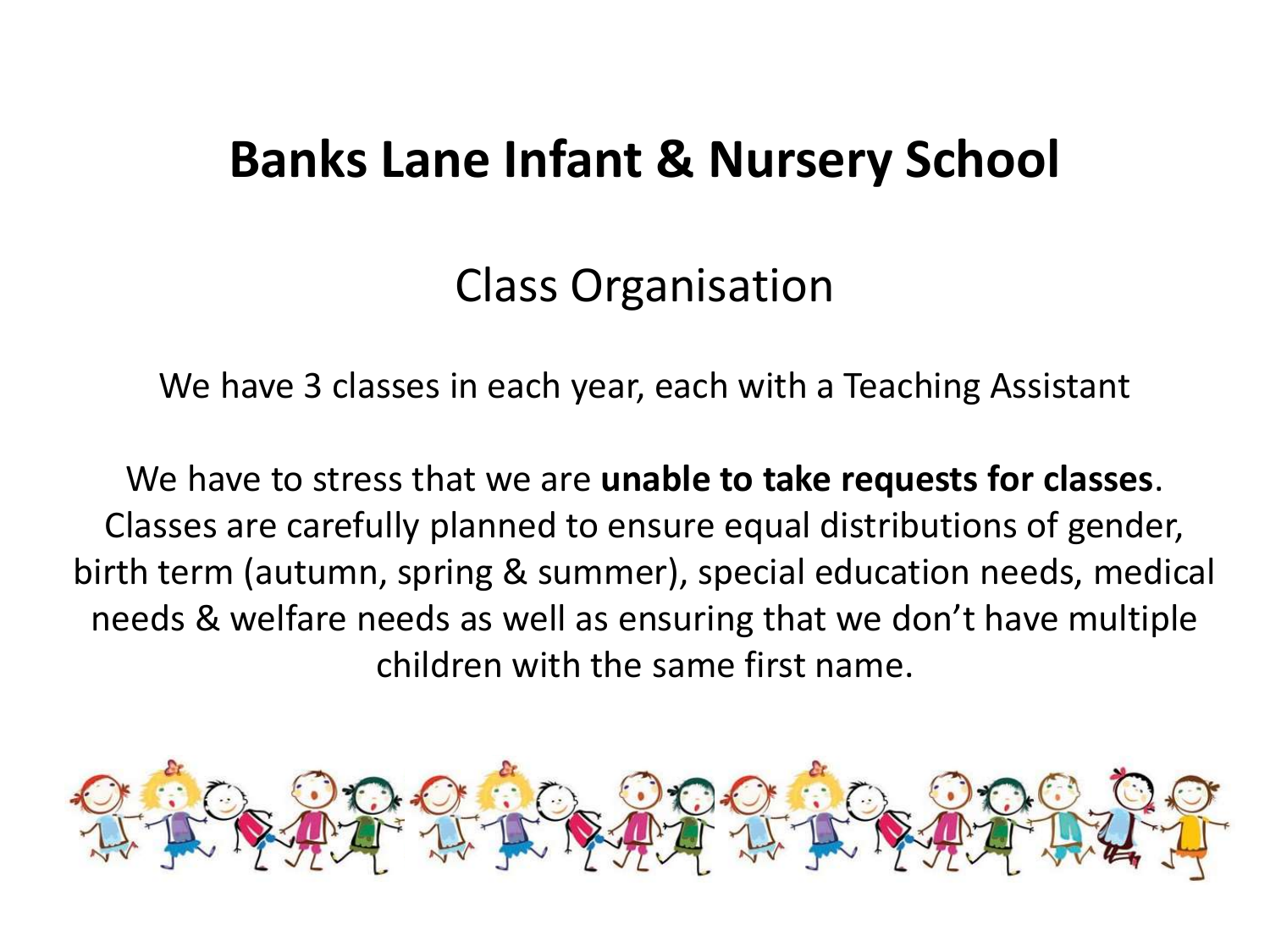### **Individual Needs**

All classes are supported by a teaching assistant We have a personalised approach and special resources to meet the needs of individuals If your child has any physical conditions or medical needs it is vital that school is made aware of these in advance Any questions for Mrs Wilkinson, our SENCo (Special Educational Needs & Disabilities), Mrs Wilkinson, our Pastoral Manager or the school nurse can be directed to the Headteacher email -

[headteacher@bankslane-inf.stockport.sch.uk](mailto:email-headteacher@bankslane-inf.stockport.sch.uk)

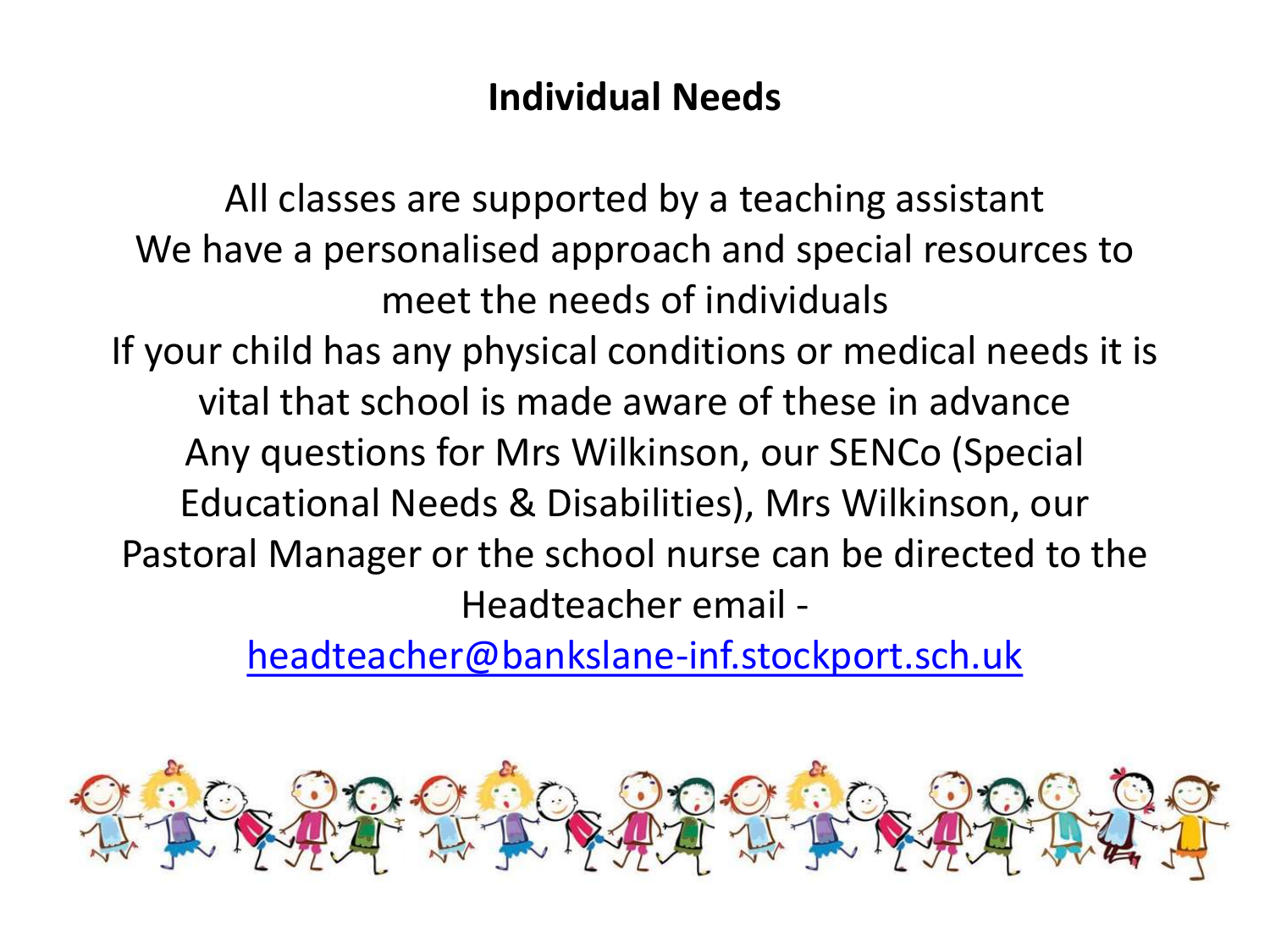## **Parental involvement and communication**

Our parents play an important role in our community. Fund raising approaches have been reviewed due to Covid and our new online fundraising area can be seen at:

<https://www.bankslaneinfants.org.uk/fundraising.html>

We are always interested in new ideas and would love to hear from parents working for companies that will match fund our fund raising.

We have a fantastic group of parents and grandparents who work with children across school on sewing, craft activities and reading (non-covid)

**Our parent governors are:**

Ashleigh Mitchell Jenna Hodgson

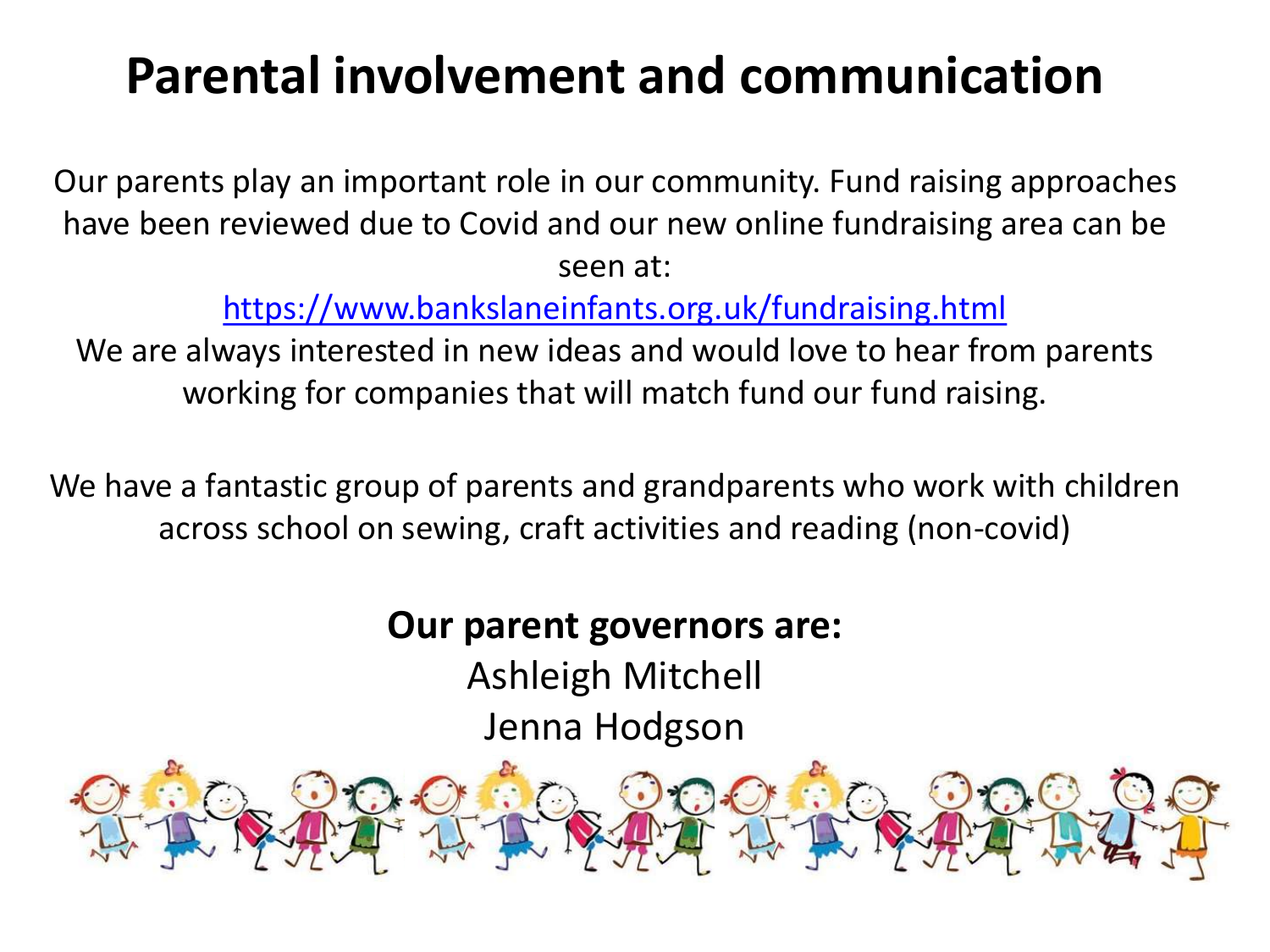## Concerns

Teachers will make themselves available (On entry to school the teacher's main focus will be getting the children in safely, messages can be passed on via the teaching assistant or Mrs Wilkinson who is available in the main entrance) Please talk to the teacher – not on the playground or on social media We will listen Work in partnership with us When school and parents work together children thrive

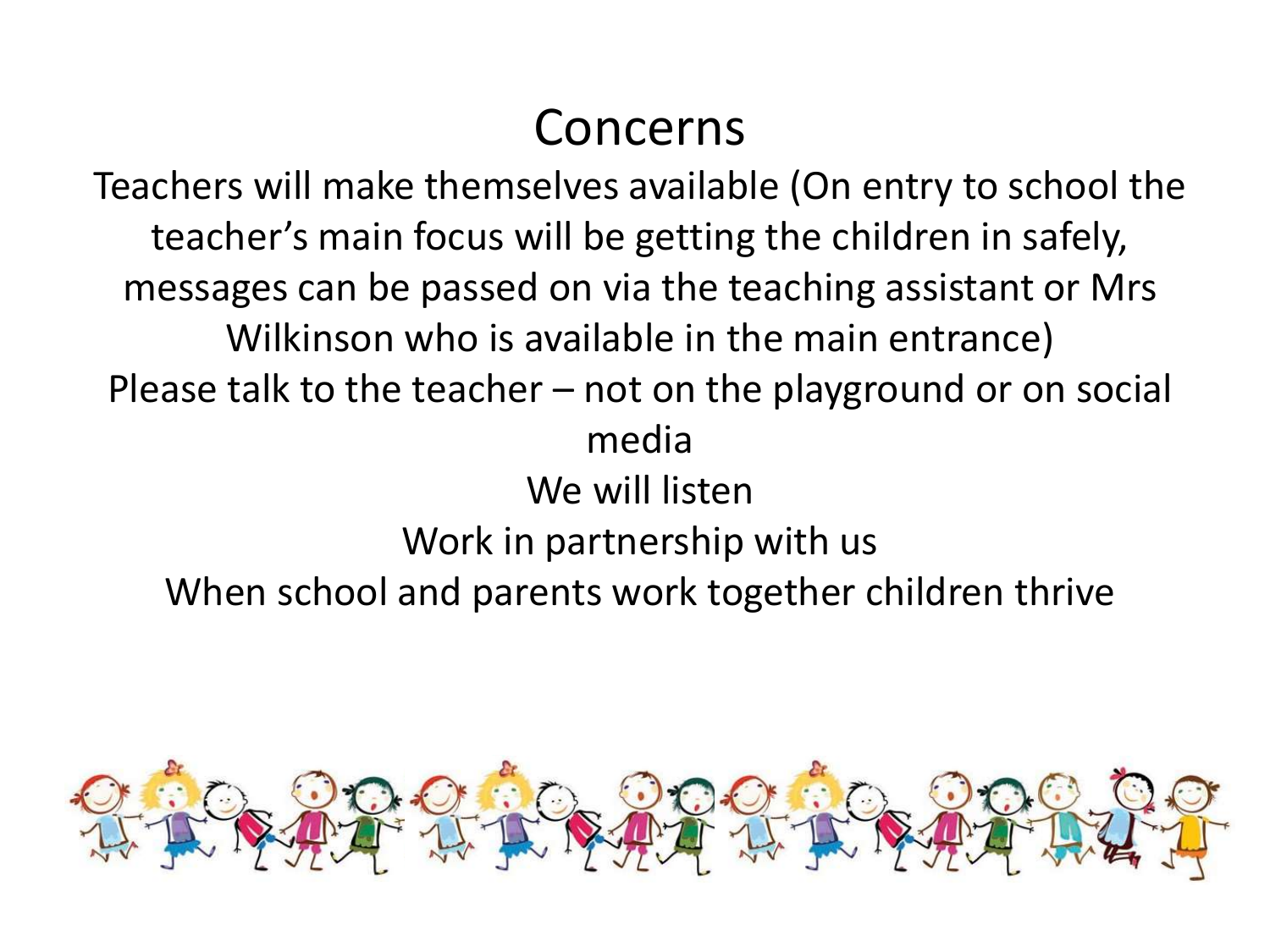### **Welfare & Safety**

Doors remain closed during the school day Children will be handed over personally at the end of the day (Please inform us of changes) Please do not share photographs or exchange school information on Facebook or other social media sites Children must be accompanied by an adult to school/ breakfast club We ask parents to sign a Safeguarding Agreement We are an operation Encompass school **Operation Encompass information has been included in the 'Information pack**'

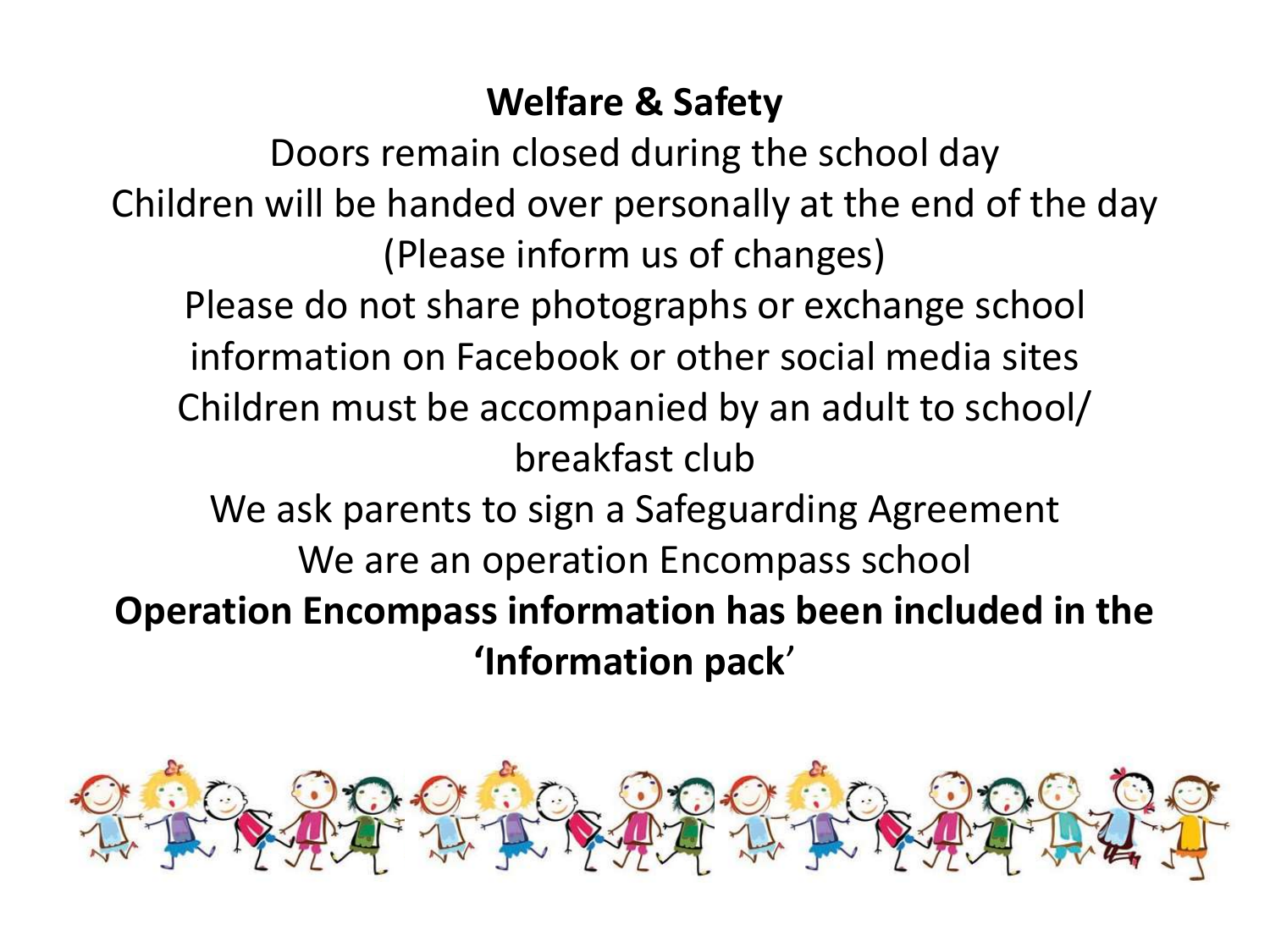## **Welfare & Safety**

Mrs Wilkinson, our Pastoral Manager works closely with LA School Age Plus service worker, Caroline Cherrington. Mrs Wilkinson is available, daily to offer practical advice and support to parents and families (e.g. attendance, punctuality, health, parenting, routines, family needs & financial concerns)

The more aware we are of our children's circumstances the better we can understand and cater for their needs Our approach to welfare and Mrs Wilkinson's role are supportive and non-judgemental

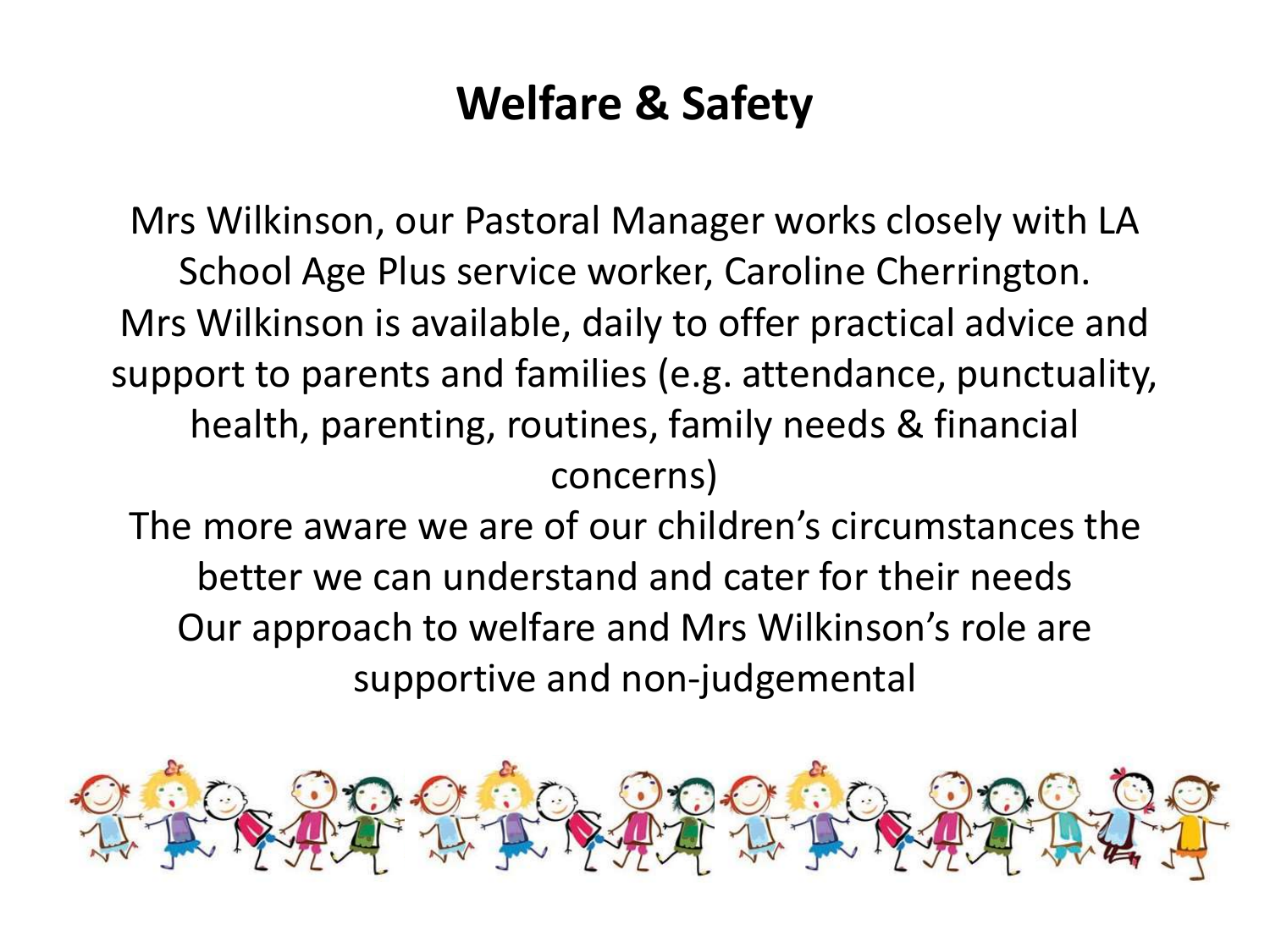## **Parking**

Parking is an issue

We have 'Park and Stride' arrangements with the Finger Post pub and there is a large car park available on Banks Lane If you must park near school please respect our neighbours and show consideration We ask parents to sign a Parking Agreement If at all possible please walk to school We have cycle and scooter storage Please do not allow your child to cycle or scoot on the school playground

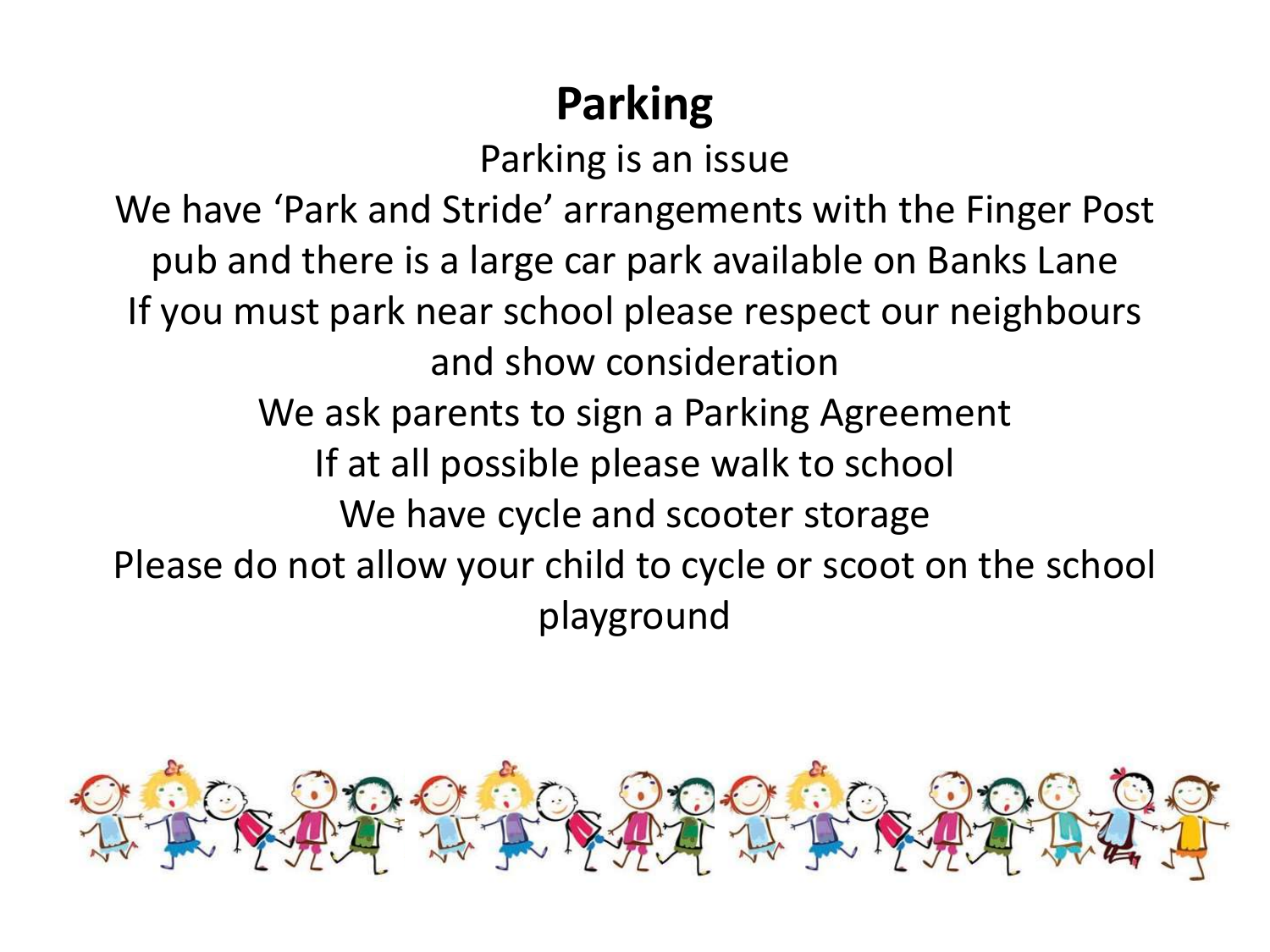## **Scopay App**

Our Scopay Parent APP is used for all online payments, including book bag and pump bag orders and trips

Breakfast club and extra-curricular clubs can also be booked and paid for online, using the Extended Day area of the APP Further details of how to access this will follow

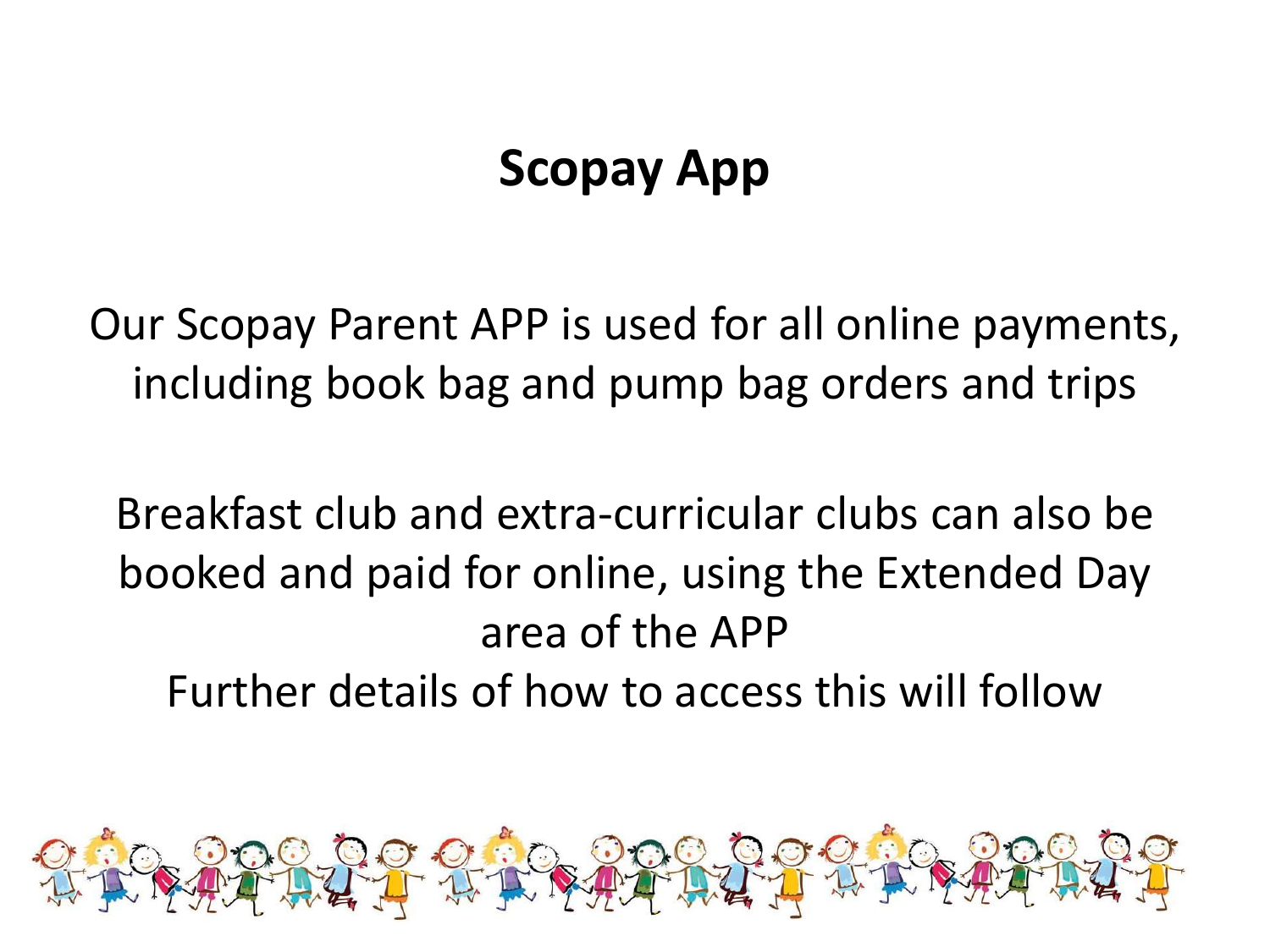#### **July Induction**

Children and parents have been invited to an individual introductory session in June/July. This is an important opportunity for your child to meet the new teacher for us to find out more about your child Please bring your child's birth certificate and a bill with your home address to the appointment.

We will be holding an open afternoon on XXXX for children and parents.

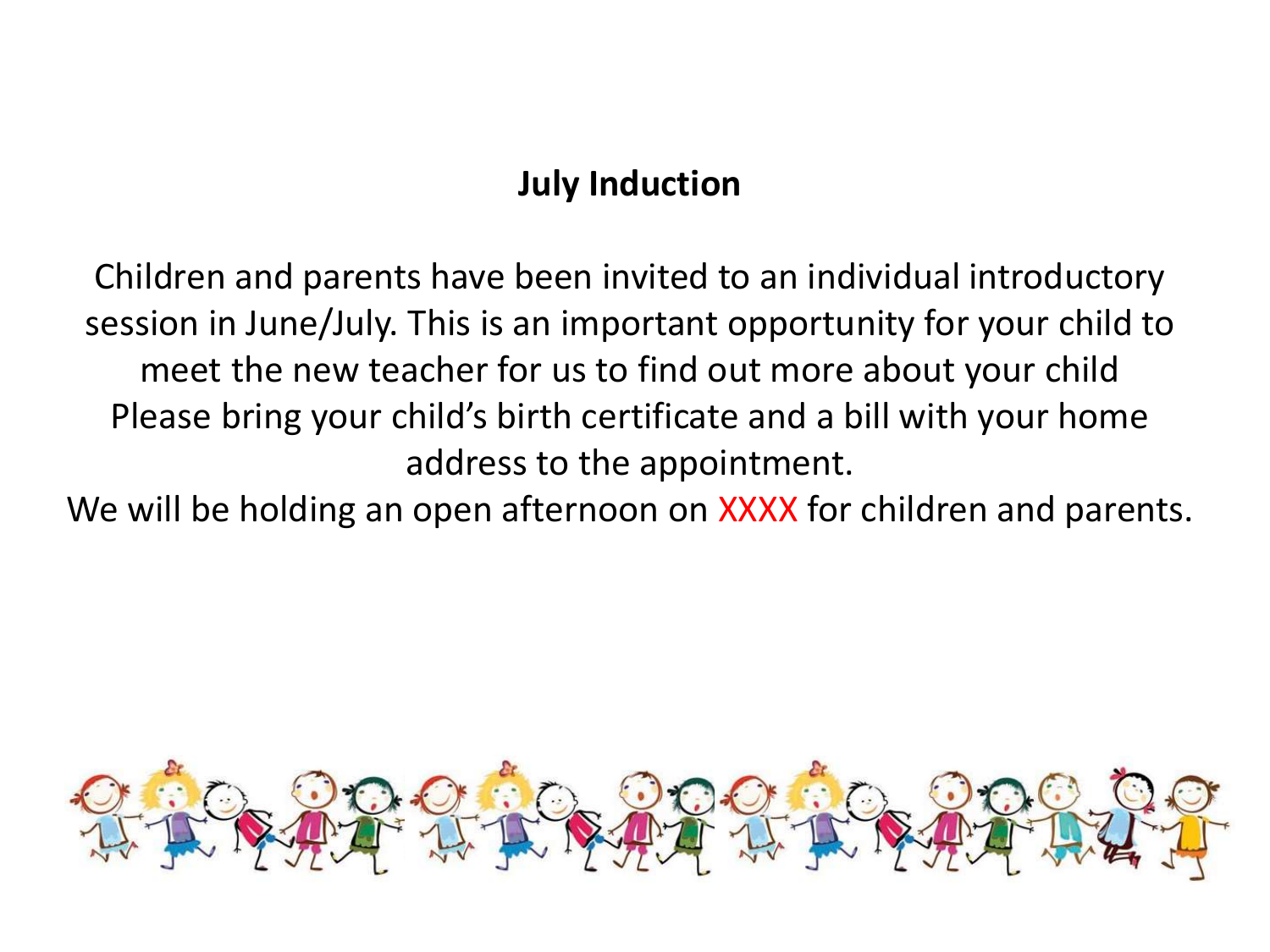#### **Arrangements for September**

Monday September 5<sup>th</sup> and Friday September 6<sup>th</sup> Your child will attend 1 morning and 1 afternoon session or vice versa (to be confirmed at your appointment) Morning sessions - 9.00am – 11.30am Afternoon sessions -12.30pm – 3.00pm

On Wednesday 7th September reception children will commence full time 9.00am – 3.10pm In the first two weeks we ask the children to line up in the playground where they are collected by staff From Monday 19th September doors will be open for children to enter between 8.50 and 9.00 am